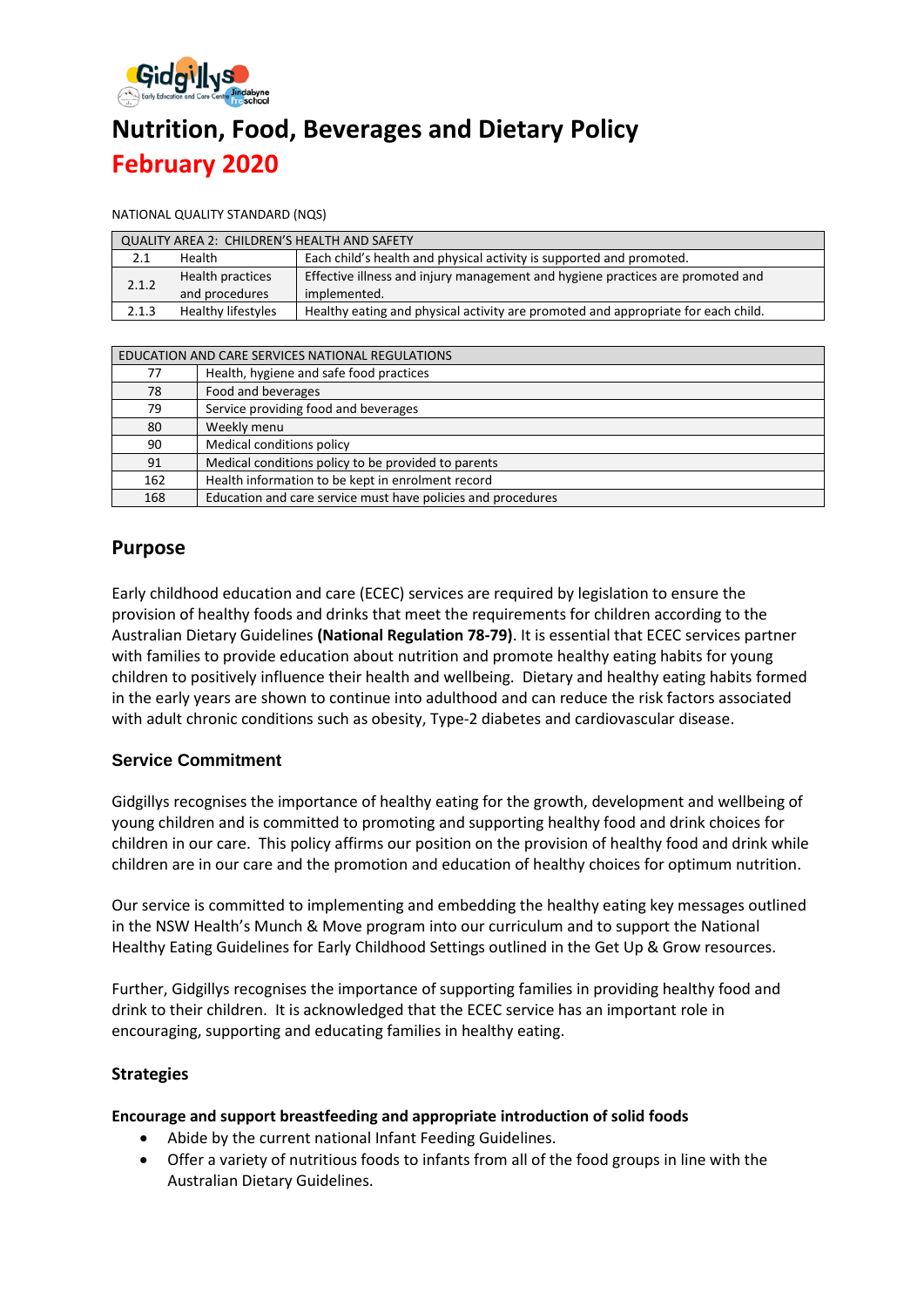

- Always supervise infants closely while drinking and eating.
- Ensure appropriate foods (type and texture) are introduced around six months of age including iron rich nutritious foods as infant's first foods.
- Adjust the texture of foods offered between six and 12 months of age to match the infant's developmental stage.
- Remain in-line with our service Bottle Preparation and Breastfeeding Policy (procedure):
	- o Provide a suitable place within the service where mothers can breastfeed their infants or express breastmilk.
	- $\circ$  Support mothers to continue breastfeeding until infants are at least 12 months of age while offering appropriate complementary foods from around six months of age.
	- $\circ$  Ensure the safe handling of breastmilk and infant formula including transporting, storing, thawing, warming, preparing and bottle feeding.
	- $\circ$  In consultation with families, offering cooled pre-boiled water as an additional drink from around six months of age.
	- $\circ$  Where breastfeeding is discontinued before 12 months of age, supporting the transition to infant formula.
	- o Always bottle feed infants by holding the infant in a semi-upright position.

#### **Promote healthy food and drinks based on the** *Australian Dietary Guidelines* **and the Australian Guide to Healthy Eating**

#### **Gidgillys will:**

- Provide children with a wide variety of healthy and nutritious foods for meals and snacks including fruit and vegetables, wholegrain cereal products, dairy products, lean meats and alternatives.
- Plan and display the service menu that is based on sound menu planning principles and meets the daily nutritional needs of children whilst in care.
- Plan healthy snacks on the menu to complement what is served at mealtimes and ensure the snacks are substantial enough to meet the energy and nutrient needs of children.
- Vary the meals and snacks on the menu to keep children interested and to introduce children to a range of healthy food options.
- Children will be provided with appropriate cutlery and crockery to eat their meals.
- Ensure water is readily available (both indoors and outdoors) for children to consume throughout the day **(National Regulation 78)**.
- Be aware of children with food allergies, food intolerances and special dietary requirements and consult with families to develop individual management plans **(National Regulation 79)**.
- Ensure young children do not have access to foods that may cause choking. Ensure that food is appropriately sized according to development and age.
- Ensure all children remain seated while eating and drinking.
- Always supervise children while eating and drinking.
- Promote good oral health through learning experiences and daily 'swish and swallow' practice.
- Ensure any fundraising promotes healthy and active lifestyles and advocates for children's wellbeing.

#### **Provide age appropriate food and drinks to children that have been stored, prepared and served in a safe and hygienic manner to promote hygienic food practices**

- Ensure tongs are used by all staff handling 'ready to eat' foods.
- Children and staff wash and dry their hands (using soap, warm running water and single use or disposable towels) before handling food or eating meals and snacks.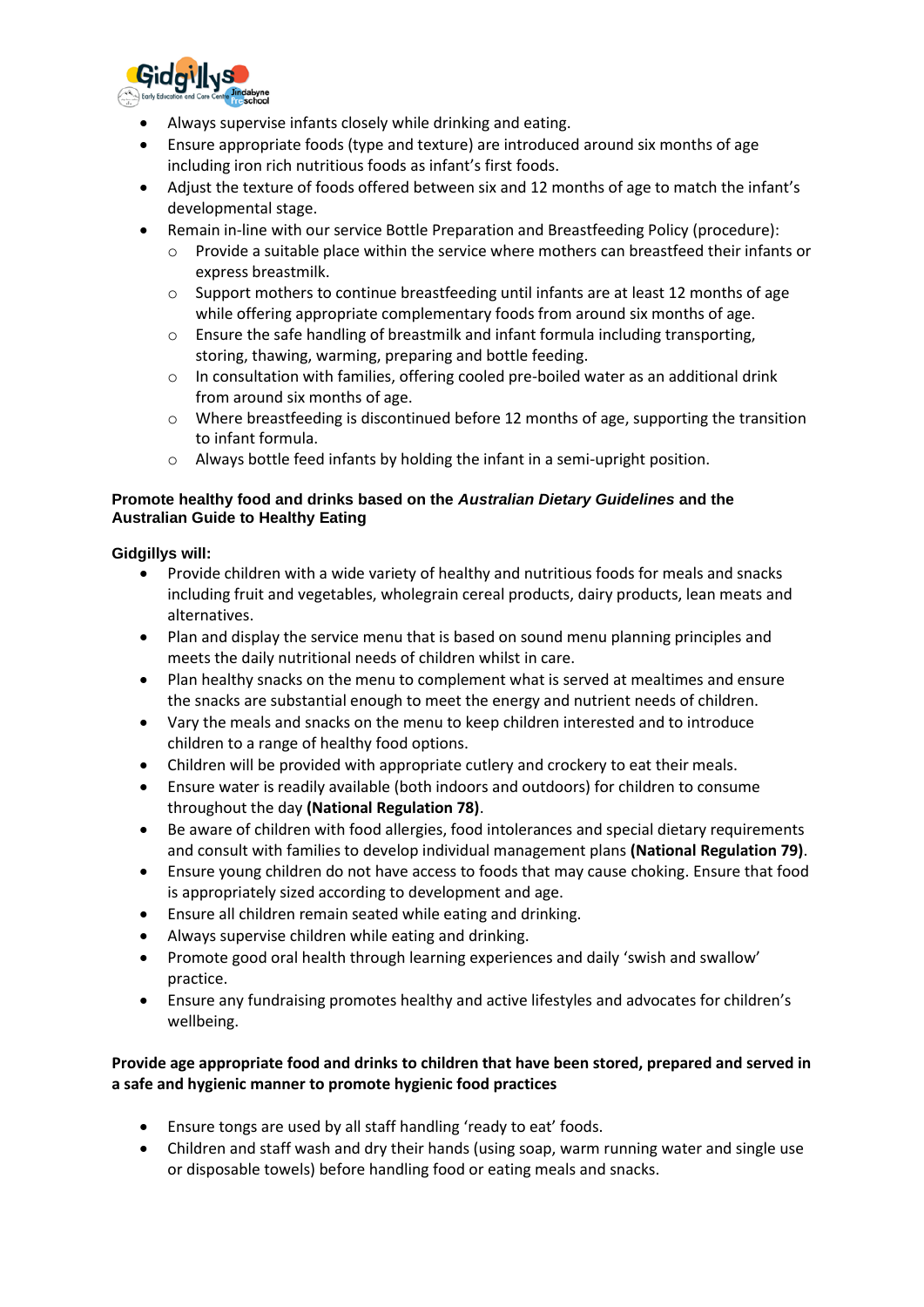

- Food is stored and served at safe temperatures i.e. below 5C or above 60C.
- Use separate cutting boards for raw meat; utensils and hands are washed before touching other foods.
- Children are discouraged from handling other children's food and utensils.
- Always check labels for the 'use by' and 'best before' dates, understanding that 'use by' dates apply to perishable foods that could potentially cause food poisoning if out of date, whilst 'best before' dates refer to food items with long shelf life but quality could be compromised.
- Ensure fresh meat, chicken, or fish products cannot leak on to other food items.
- Ensure fridge and freezer temperatures are checked daily.
- Store raw foods below cooked foods in the refrigerator to avoid cross contamination by foods dripping onto other foods.
- Ensure that all foods not stored in their original packaging are labelled with:
	- o The name of the food,
	- o The 'use by' date,
	- o The date the food was opened,
	- o Details of any allergens present in the food.
- Ensure staff handling food attend relevant training courses and share knowledge with all educators.

#### **Provide a positive eating environment that is relaxed, social and reflects cultural and family values**

- Ensure that educators sit with the children at meal and snack times to role model healthy food and drink choices and actively engage children in conversations about the food and drink provided.
- Recognise, nurture and celebrate the dietary differences of children from culturally and linguistically diverse backgrounds through strong partnerships with families and community.
- Create a relaxed atmosphere at mealtimes where children have enough time to eat and enjoy their food as well as enjoying the social interactions with educators and other children.
- Encourage older toddlers and preschool-aged children to help set and clear the table and serve their own food and drink – providing opportunities for them to develop independence, confidence and self-esteem.
- Respect each child's appetite. If a child is not hungry or is satisfied, do not insist he/she eats.
- Be patient with messy or slow eaters.
- Encourage children to try different foods but do not force them to eat.
- Never use food as a reward or withhold food from children for behaviour management purposes.

#### **Promote lifelong learning for children, early childhood education and care staff and families about healthy food and drink choices, including trying new healthy foods**

- Foster awareness and understanding of healthy food and drink choices through daily discussions, displays, and intentionally planned or spontaneous related learning experiences throughout our service curriculum.
- Encourage and provide opportunities for all educators and staff members responsible for providing food and drinks to the children to participate in regular professional development opportunities to broaden their knowledge and understanding of children's nutritional requirements.
- Provide opportunities for families to attend information sessions related to children's nutrition and wellbeing.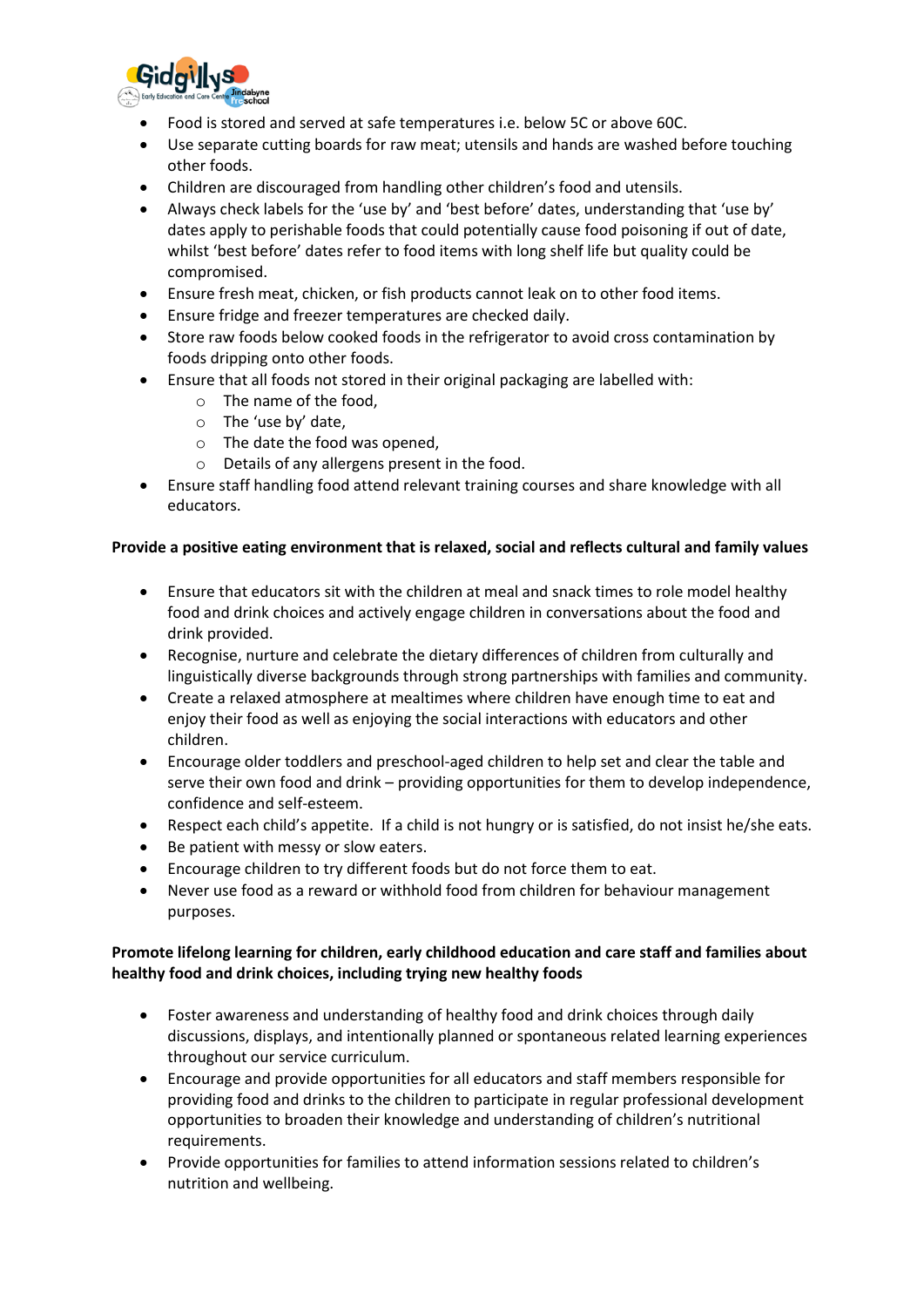

#### **Encourage communication with families about the provision of appropriate healthy food and drinks for children while they are attending the service**

- A copy of the Nutrition Policy is available for viewing at request by families
- Involve families in the review of this policy (procedure) annually.
- Have regular communication with families about their child's eating habits and any concerns that the service might have.
- Request that details of any food allergies or intolerances or specific dietary requirements be provided to the service, and work in partnership with families to develop an appropriate resolution so that children's individual dietary needs are met.
- Communicate regularly with families about food and nutrition related experiences within the service, including related professional development, and provide up to date information to assist families to provide healthy food choices at home.

# **Responsibilities of the Approved Provider**

- Ensure the service operates in line with the Children Education and Care Services National Law and the Education and Care Services National Regulations.
- Allocate finances for training and food safety including food handlers and Munch & Move.
- Allocate finances to ensure provision of nutritionally balanced and culturally sensitive meals as required.
- Ensure that the service implements adequate health and hygiene practices and safe practices for handling, preparing and storing food to minimise risks to children being educated and cared for by the service.
- Must ensure that the Nominated Supervisor of the service and any staff members and volunteers of the service implement adequate health and hygiene practices as well as safe food handling, preparing and storing of food to minimise risks to children being educated and cared for **(National Regulation 77)**.
- Must ensure that the food and beverages provided to children being educated and cared for at the service, are nutritious and adequate in quantity. Approved Provider must also ensure that the food and beverages chosen meet the individual needs and dietary requirements including development and cultural, religious or health requirements of each child **(National Regulation 79)**.
- Must ensure that the weekly menu is displayed in an area that is accessible to families and that is accurate describing the food and beverages offered to the children each day **(National Regulation 80)**.

# **Responsibilities of the Nominated Supervisor**

- Ensure adequate health and hygiene practices and safe practices for handling, preparing and storing food are implemented at the service to minimise risks to children **(National Regulation 77)**.
- Ensure children being cared for by the service have access to safe drinking water at all times and are offered food and beverages on a regular basis throughout the day **(National Regulation 78(2))**.
- Ensure that, where food and beverages are supplied by the service, they are: nutritious and adequate in quantity chosen with regard to the dietary requirements of individual children.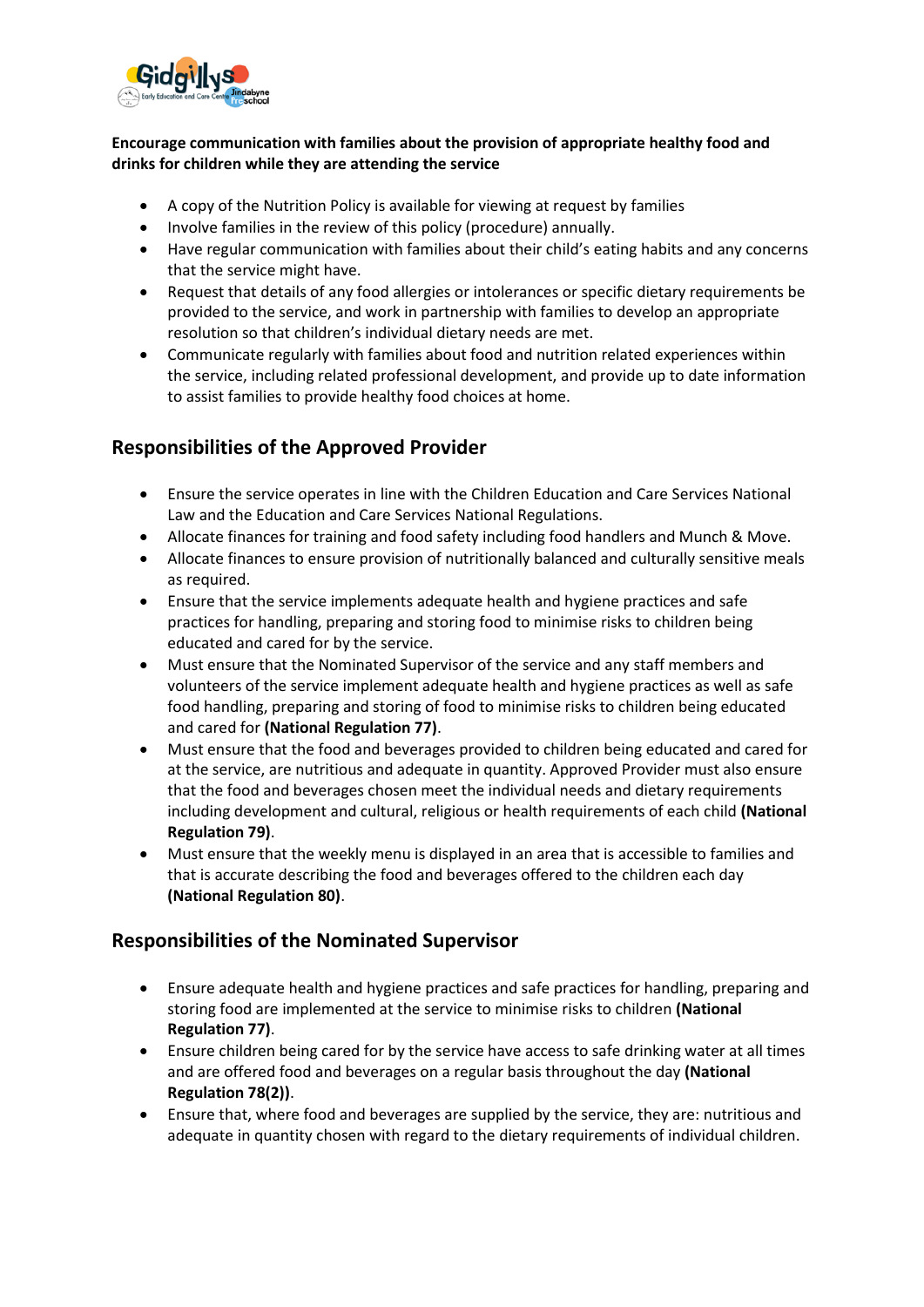

• Ensure that, where food and beverages are provided by the service, a weekly menu that accurately describes the food and beverages to be provided is displayed at the premises in a location accessible to parents.

# **Responsibilities of the Educators**

- Adhere to the strategies and practices of the Nutrition, Food, Beverages and Dietary Policy.
- Ensure children's individual dietary needs are adhered to.
- Provide positive mealtime experiences for children.
- Respect the individual needs and choices of children.
- Actively supervise children during mealtimes.
- Adhere to the services Hygiene Policy.
- Water is to be served with all meals.
- Where children are hungry outside of eating times, they should be provided with something small to tide over until mealtime.

## **Responsibilities of ALL Staff handling food will:**

- Ensure gloves and food tongs are used by all staff handling 'ready to eat' foods.
- Ensure children and staff wash and dry their hands (using soap, running water, and single use disposable towels or individual hand towels) before handling food or eating meals and snacks.
- Ensure food is stored and served at safe temperatures (below  $5^{\circ}$ C or above 60 $^{\circ}$ C), with consideration to the safe eating temperature requirements of children.
- Ensure separate cutting boards are used for raw meat and chicken, fruit and vegetables, and utensils and hands are washed before touching other foods.
- Discourage children from handling other children's food and utensils.
- Ensure food-handling staff members attend relevant training courses and pass relevant information on to the rest of the staff.

# **Responsibilities of the Families**

- Communicate regularly with educators/staff regarding children's specific nutritional requirements. and dietary needs, including food preferences.
- Contribute menu ideas and recipes.
- Provide two pieces of fruit or vegetables each day their child attends for our shared platters.
- Read the menu in or out of the service to discuss the food that your child ate throughout the day.
- Share any concerns about your child's eating habits with the educators.

# **Related Statutory Obligations & Considerations**

## **Australian Children's Education and Care Quality Authority (ACECQA)**

http://www.acecqa.gov.au/

**Children (Education and Care Service National Law Application) Act 2010** 

http://www.legislation.nsw.gov.au/#/view/regulation/2011/653

## **Department of Education**

http://www.dec.nsw.gov.au/what-we-offer/regulation-and-accreditation/early-childhoodeducation-care